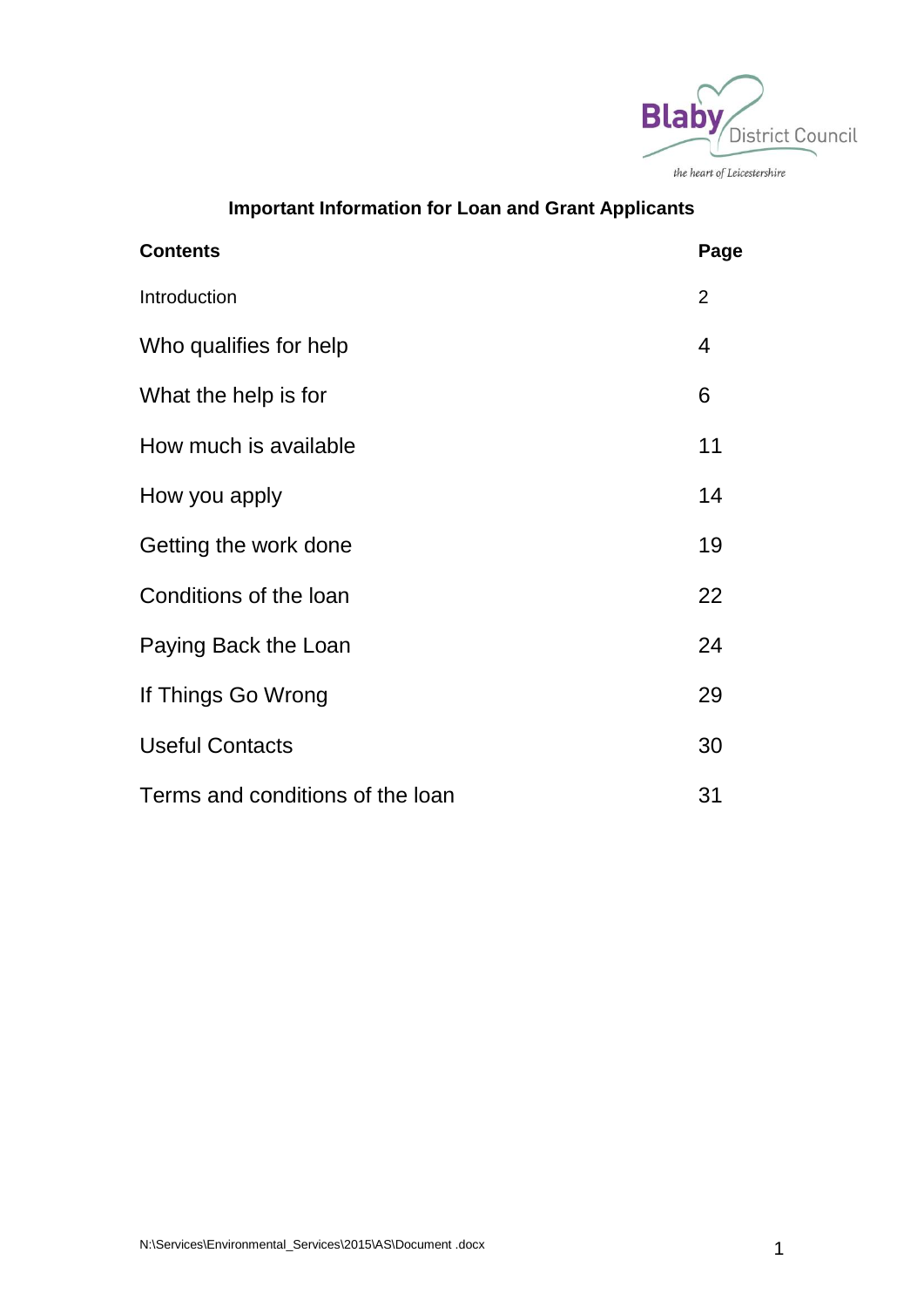### **Introduction**

Blaby District Council now offers interest free loans and grants of up to £10,000 for works necessary to bring long term empty homes back into use.

There are two types of grant and loan available;

#### **Empty Homes Renovation Loan**

These are for owners of properties that have been empty for a long time. The loan is for works that the Council assesses as necessary to bring the property up to a standard to allow the owner to bring it back into use (either by selling it, living in it or by renting it out). The loan is interest free. In fact, the loan does not have to be repaid until the house is sold (although you may repay in instalments if you wish). The loan can also cover fees/charges and other costs associated with taking out a loan and arranging works providing these fall within the £10,000 limit.

### **Empty Homes Renovation Grants**

These are for owners of empty properties who are intending to bring their empty home back into use by renting it out. The grant is to pay for works that the Council assesses as necessary to bring the property up to a lettable standard. This grant money is not repayable at all but there are extra conditions:

- The property will be rented at an affordable rent (a rent that is at or within an acceptable amount above the Local Housing Allowance rate) for a period of 2 years following completion of the works.
- The Council nominates tenants to the property for a period of 2 years following the completion of the works.

To ensure that the Council can recover the loan when the property is sold you will have to agree to certain conditions which are detailed in a loan agreement and legal charge. The full conditions and an explanation of what is a 'loan agreement' and a 'legal charge' can be found in this booklet

If you have made, or are thinking of making, an application for a loan, it is important that you read these notes carefully.

These notes explain

Who can apply for a loan or grant How much you will have to pay the conditions of the loan or grant what will happen if you break these conditions

You will be asked to sign the 'loan agreement' and 'legal charge' or the 'grant agreement' to say that you agree to all the terms and conditions of the loan or grant.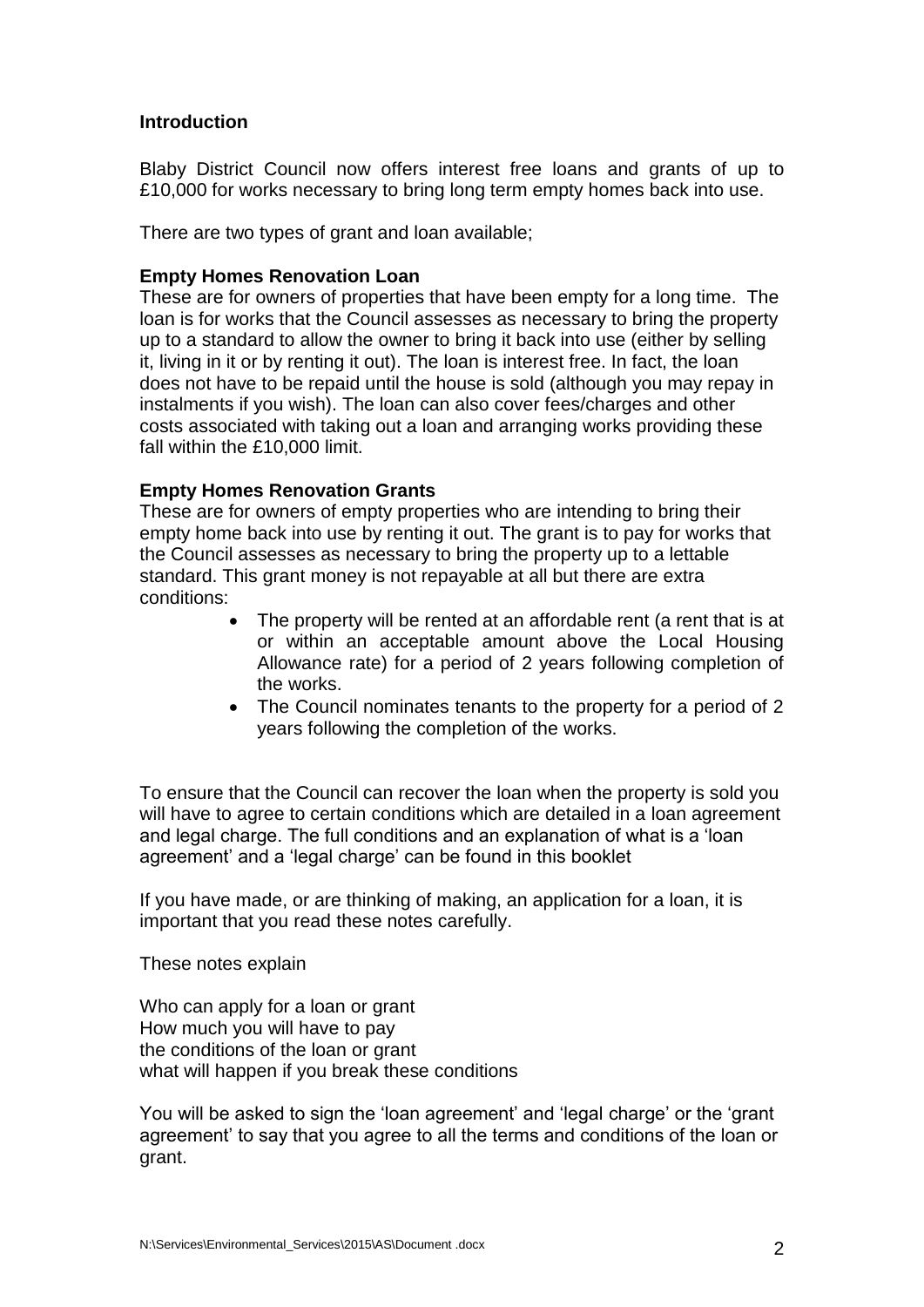If you do not understand anything, need a further explanation or would like a copy of the notes in a different format please contact the Housing Options Grants and Loans Team who will be happy to help. Contact details are at the end of this booklet

### **Who Qualifies For Help**

#### **Summary**

Applicants must be aged over 18 and own the home that the grant or loan is for.

Where there is more than one owner the application and agreement must be in the names of all the owners.

The grants and loans are only available to owners of 'empty homes' who need help to bring their property back into use

Help is not available for persons not eligible for public funds (by virtue of their immigration status) or tenants and some leaseholders.

There is only a limited amount of funding available.

#### **How old do I have to be to apply?**

To qualify for help you must be aged at least 18 on the date of your application.

#### **Do I have to own the property I am applying for help for?**

Yes, you must own the empty property for which you are applying for help. If you own the property with other people, all owners must make the application.

Leaseholders and shared owners may also qualify for help but please contact the Grants and Loans team for advice.

#### **What is an 'empty home'?**

An empty home is a property in Blaby District that has been unoccupied for more than 6 months.

The Council keeps a register of all empty homes and contacts owners of empty homes regularly to encourage them to bring the property back into use. You will probably have seen information about our grants and loans that we have sent to you.

#### **What if I am not eligible for public funds?**

The Council is not allowed to give financial help to someone who is a not eligible for public funds because of their immigration status. For example, some people from abroad, who have recently come to live in the UK will not be eligible for public funds. If you are unsure if this applies to you contact the Grants and Loans Team for advice.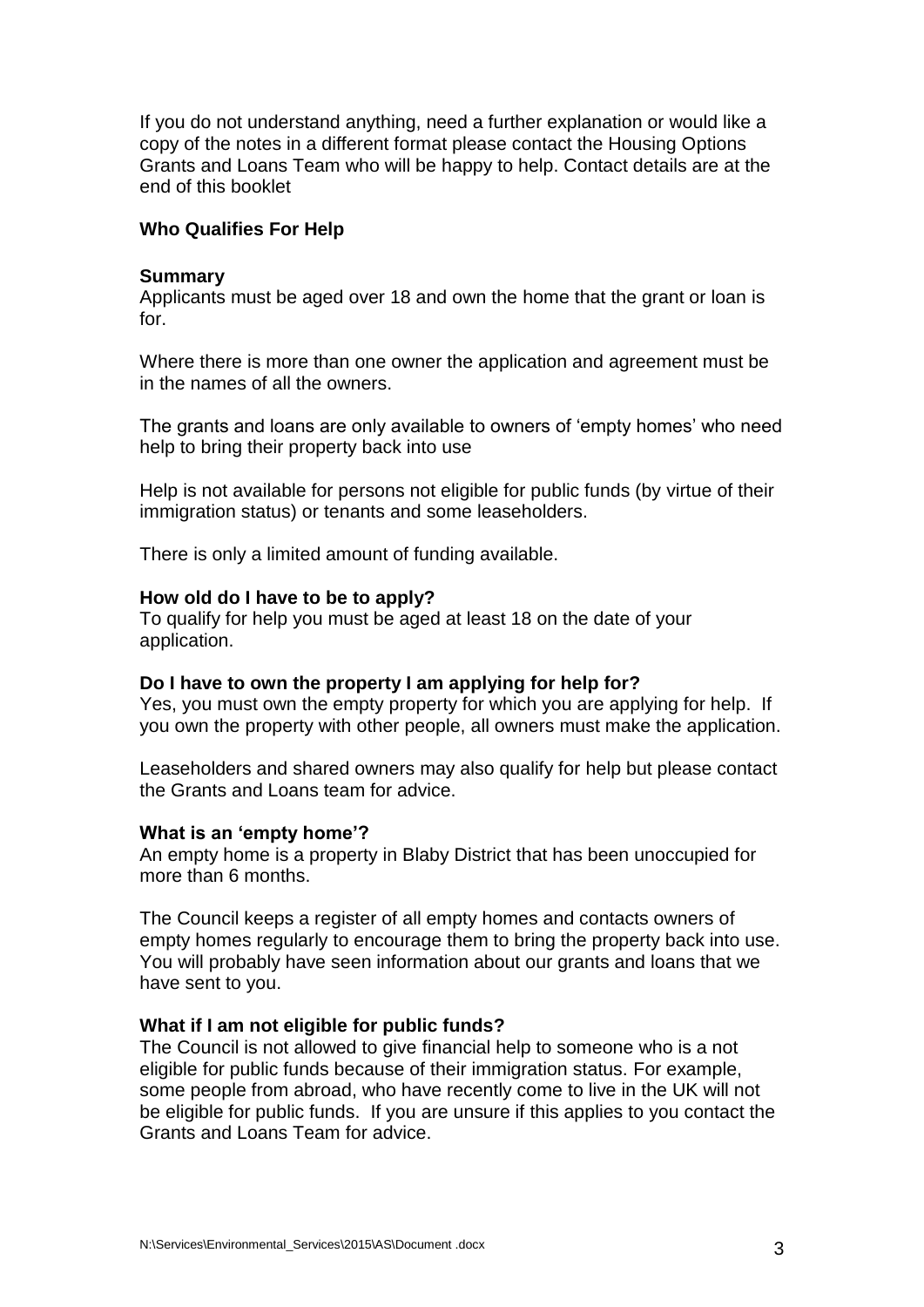# **Is there a 'priority' system for loans or grants?**

There is only a limited amount available for empty homes grants and loans and the funding will be awarded on a first come, first served basis. Where we have more applicants than available funds, we will process applicants in order of application date and operate a reserve list.

# **What The Help Is For**

### **Summary**

- Help is available to remove hazards and bring your home up to a 'decent' or 'lettable' standard.
- Help is not available for work where other money is available to pay for it, you have had assistance from the council previously, you owe money to the Council, or the work has already started.
- The Council will survey your home and decide what work needs to be done. These will be listed in a schedule of works
- Certain types of homes and improvements do **not** qualify for help
- Apart from the cost of the works the empty homes loan can cover other costs associated with the works and registering the loan at the land registry if you wish

### **What type of work is covered?**

Empty homes renovation loans and grants are available for owners of empty homes to repair and improve properties which are:

- Unfit, or contain hazards
- Do not meet decent homes standards
- Have a poor level of energy efficiency (making them expensive to run and heat)
- Or are not in a reasonable condition for letting

An unfit property is one which should not be occupied because it is not fit. To be fit it should

- 1) be structurally stable;
- 2) be free from serious disrepair;
- 3) be free from dampness that could affect the health of the occupants;<br>4) have adequate provisions for lighting, heating and ventilation:
- have adequate provisions for lighting, heating and ventilation;
- 5) have an adequate piped supply of wholesome water;
- 6) have satisfactory facilities for the preparation and cooking of food, including a sink with a satisfactory supply of hot and cold water;
- 7) have a suitably located toilet;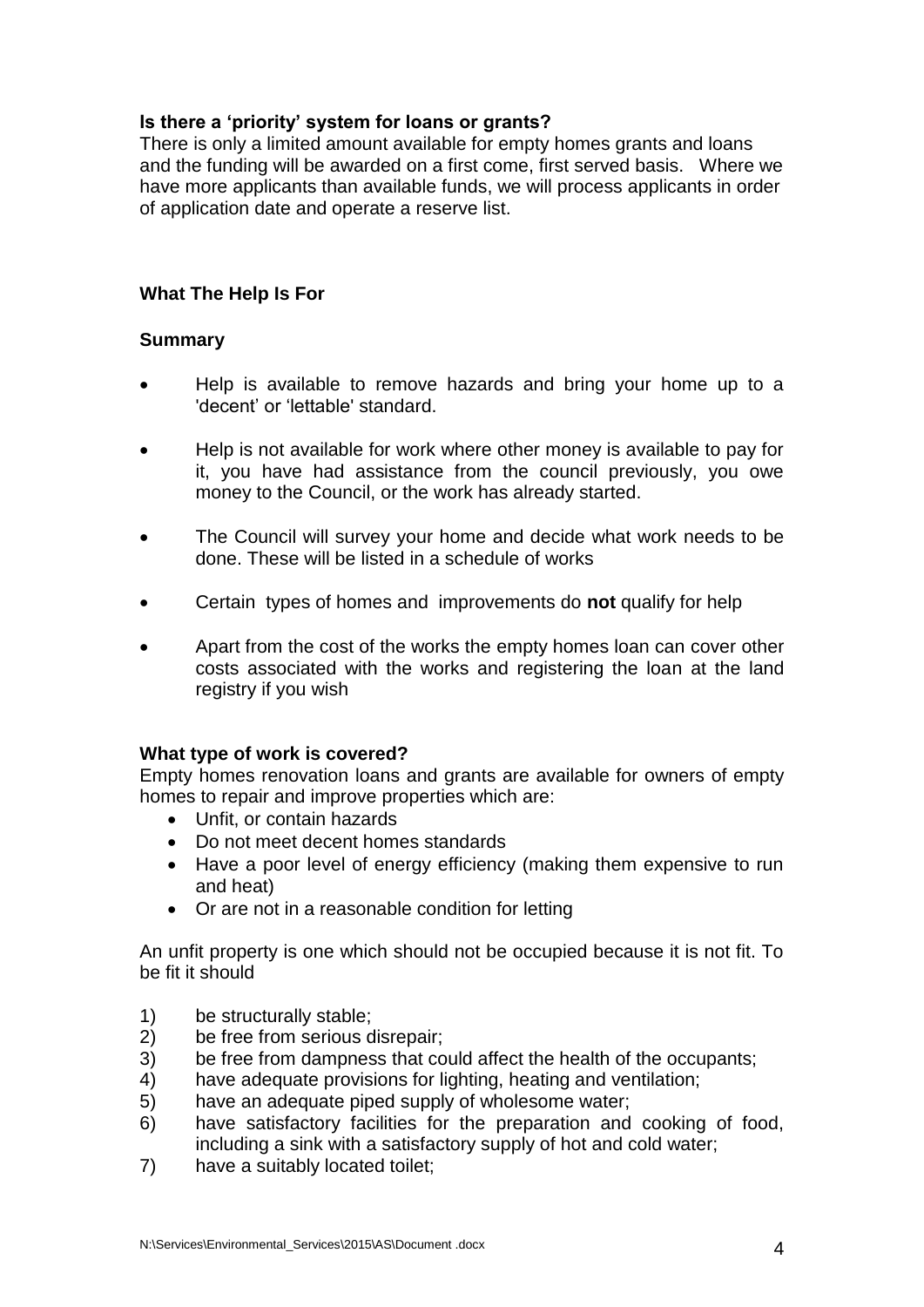8) have a suitably located fixed bath or shower and wash-hand basin each of which is provided with a satisfactory supply of hot and cold water; and 9) have an effective system for the draining of foul, waste and surface water.

Hazards are the result of defects in the property that are likely to put potential occupants at risk. The Council will use an inspection system called the Housing Health and Safety Rating System (HHSRS) to determine whether any 'Category 1' (high risk) hazards exist.

Decent Homes should be free of Category 1 hazards, in a reasonable state of repair, have reasonable modern facilities and services and provide a reasonable degree of thermal comfort.

A property with a poor energy rating is likely to be lacking in insulation to the roof, walls, hot water cylinder etc**.** It could also have an inefficient or inadequate heating system. Energy ratings (which are also called SAP ratings) are measured on a scale of 1-100. A poor energy rating is one that falls below 31. The Council aims to achieve where possible a SAP rating of 65 (this is a good energy rating).

#### **How will I know what work needs to be done to my home?**

The Council will send a grant officer to inspect your home and draw up a schedule of all the work that needs to be done. You may also be asked to completed an energy questionnaire to allow the Council to energy rate the property.

Are there any circumstances when I will not get help?

Yes. The Council will not give you help to pay for work if there are other ways of paying for it. For example, work that may be covered by an insurance claim or work that is supposed to be paid for with another loan or mortgage.

You cannot apply for an empty homes renovation loan or grant if you have had any loan or grant from the Council for the same property in the last 10 years.

The Council will not normally give you help to pay for work that you have already started. The loan will only cover the work that is still outstanding.

Assistance is not available for conversions of properties to homes, provision of extensions or loft or other space conversion, the renovation of park homes or houseboats or items that are purely decorative in nature (although an amount for basic decoration following major work is allowable) or any other works that are not deemed necessary or exceed the standards set by the Council.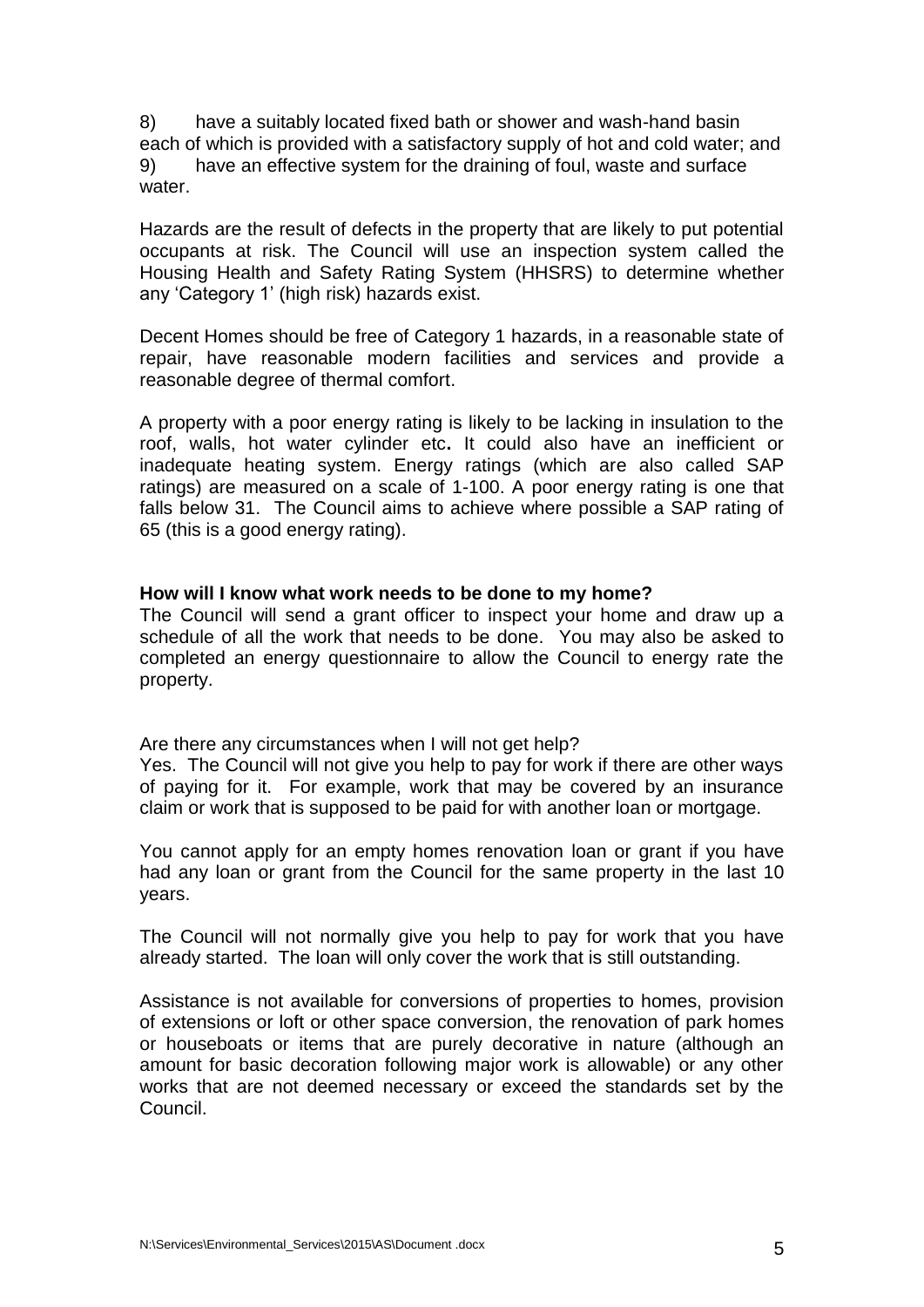#### **What if I don't want all the work done?**

If you are applying for an empty homes renovation loan or grant, the Council will encourage you to have all the work done that are necessary to bring your home back into use. The Council will only recommend works that meet the standards set out above.

In exceptional circumstances the Council can consider offering you a loan to pay for only part of the work but will only agree to this if the work done means that the home can be brought back into use (perhaps by getting the home into a safe, sellable condition).

### **What are the other costs or expenses associated with taking out a loan and will I get help with paying these?**

The Council does not charge an arrangement fee for grants or loans or make any other administrative charges. However, there can be costs associated with renovation works and there are costs associated with registering the empty homes renovation loan.

### **Possible Costs associated with renovation works**

Certificates/Reports(limited to £150 maximum) e.g. a periodic inspection report on the electrical installation.

Planning /Building Control Fees (as charged by this Council)

Architectural fees (5% of the cost of the works). Most applications will not require you to appoint an architect or have drawings made.

Survey reports. Most applications will not require you to have a structural or other survey. If one was required, the cost of a report up to £600 maximum and supervision visit costs up to £120/visit can be covered.

#### **Costs associated with registering the Loan**

The Council will not make you an empty homes renovation loan offer unless your property is registered at the Land Registry. If your property is not registered you will need to arrange for this to be done. You are advised to appoint a solicitor to do this. If the Solicitor informs the Council of their fees to do this, providing they are reasonable, they can be included in the loan. The sum of £40.00 to register the Council loan at the Land Registry.

#### **Costs associated with obtaining legal Advice**

You could incur legal costs if you ask a solicitor for advice on the loan agreement and legal charge.

The costs that make up your loan will be set out in the offer letter that the Council will send to you (see 'how you apply'). If you want to pay these separately please let us know.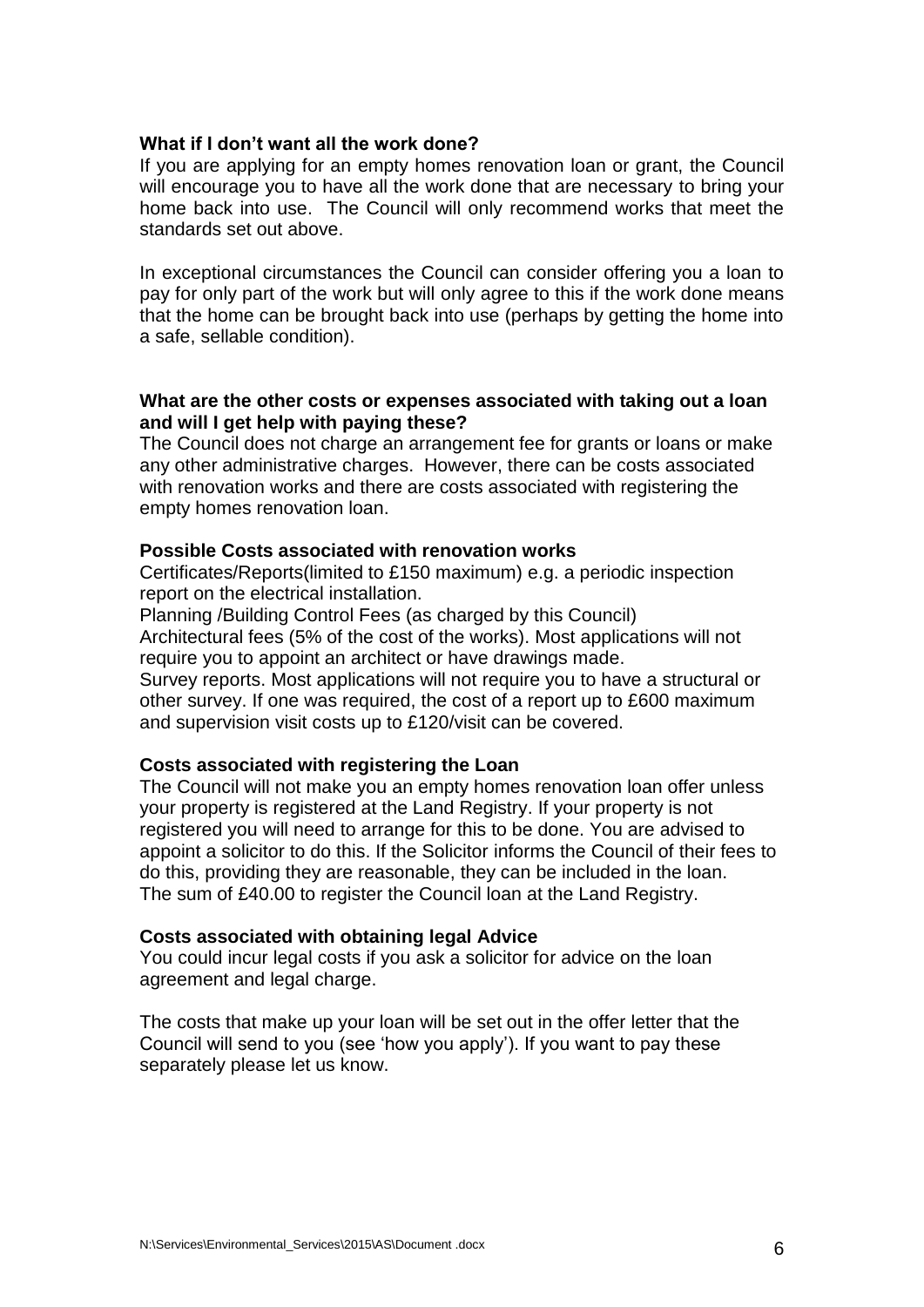### **How Much Is Available**

### **Summary of main points**

- The maximum empty homes renovation loan or grant is £10,000
- The Loan amount is made up of the cost of eligible works and any associated costs
- Where the costs are greater than £10,000 you will need to fund the extra cost
- A 15% contingency sum will be added to the builder's costs but will only be included in the loan if unforeseen works arise.
- The cost of works is usually the cheaper of the two estimates submitted but only where these are reasonable

### **How much can I expect to get?**

Empty homes renovation loans and grants are available to cover the cost of works and associated costs up to the Councils loan limit of £10,000.

The loan and grant will not cover any cost of works or associated costs that exceed the £10,000 limit or that the Council does not agree is necessary to meet the decent or lettable standards.

You will need to make arrangements to pay any additional cost of works over £10,000 before you appoint a contractor.

### **How does the Council calculate the loan or grant?**

You are required to provide at least 2 quotes from contractors based on the schedules that the grants and loans team sent out to you.

The Council works out the cost of the work by comparing its own estimates with the contractor's quotations that you have provided. Assuming that your contractor's prices are reasonable, the cost of the works will be the lower of the two estimates that you provide. The Council will add 15% to this as a contingency sum to allow for any unforeseen work that might crop up while the work is in progress.

On top of this we will add any associated costs that you identified on your application form.

#### **What if the cost of the work goes up after the loan has been agreed?**

It is not unusual for unforeseen work to be discovered by the builders. This is why the Council allows a 15% contingency sum on top of the known building costs. If the contingency sum is not required the loan will be reduced by this amount.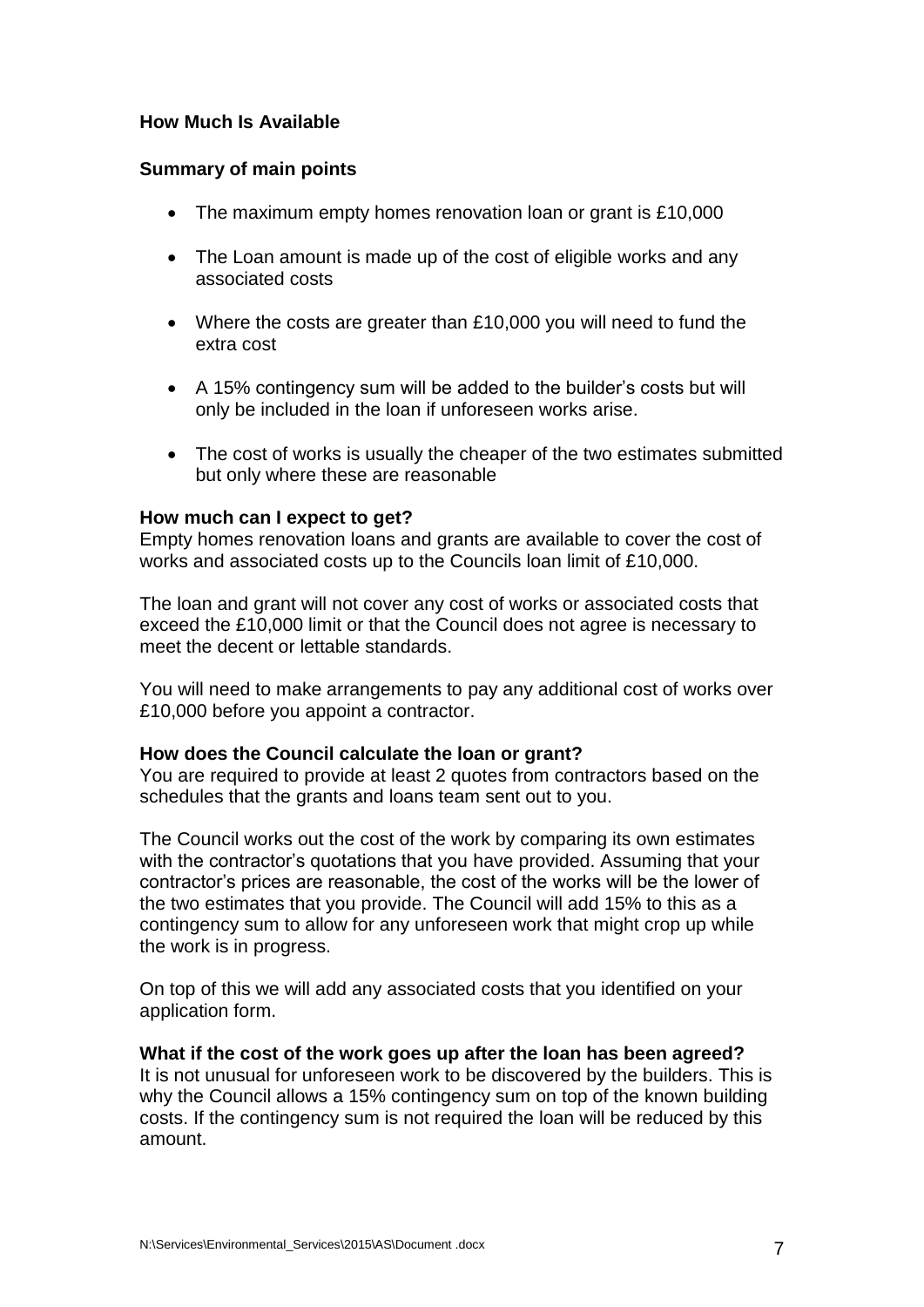If the costs are more than the 15% contingency sum you will need to find the additional cost .If this is not possible you will need to discuss with the Council Officer how far to proceed with the works.

# **How To Apply**

### **Summary**

- Empty home owners contact the Council to enquire about help to bring their property back into use
- We will inspect your property and tell you what works if any the Council considers necessary in order to bring your property back into use
- We will then send you the necessary forms and information to allow you to apply for the loan or grant
- You will need to obtain at least two builders quotations for the works and send these to the Council with the complete loan application form. All owners must sign the application form
- The Council will carry out various checks on the information that you provide
- If your property is not registered at the Land Registry you will need to register it and you may need to appoint a solicitor to do this
- You must agree to the terms and conditions of the loan (see page 19).
- Once the loan is approved, you will be sent an offer letter and two copies of the Loan Agreement and Legal Charge documents
- You should get independent advice on the Loan Agreement and Legal Charge before you sign it.
- Once signed the loan will be registered at the Land Registry as security for the Council
- You appoint the builder and are responsible for dealing with any disputes that arise.

### **How do I apply?**

You can contact the Council by telephone, letter or e-mail and a Grants Officer will contact you to talk about your requirements.

If it looks as though you might qualify for a grant or loan, the officer will arrange an inspection of your property. This will allow the Grant Officer to draw up a schedule of eligible works. This will be sent to you with all the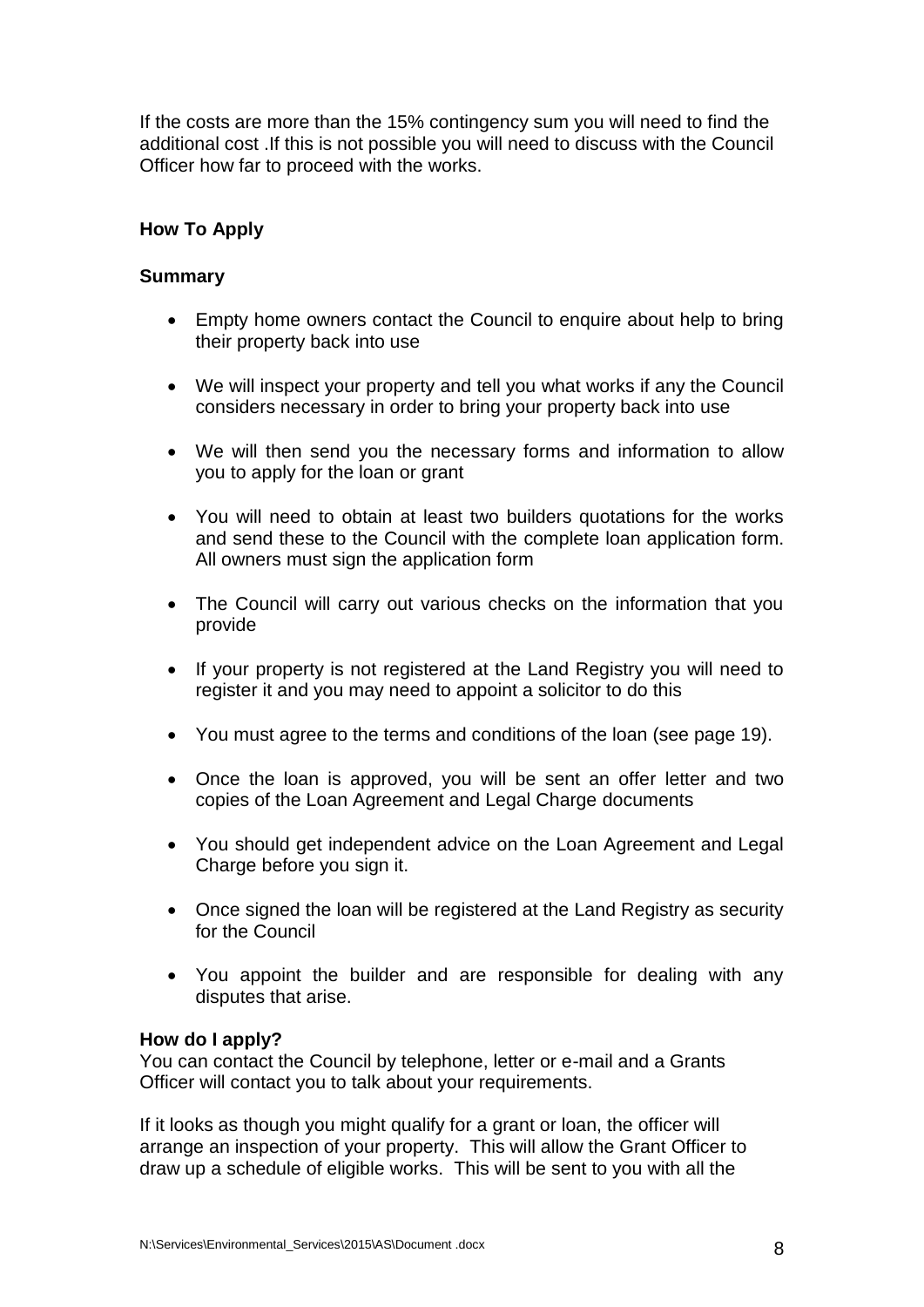necessary paperwork to allow you to apply for the loan. You will need to obtain at least two builders quotations for the works.

#### **What happens once I have sent in my application form?**

The Council will need to check that the information you have given us is correct. The checks we will carry out include:

Checking that you are the registered owner of the property. The Council will do this by contacting the holder of your deeds or by applying to the Land Registry for the property registration details.

Checking that the property qualifies as an empty home on the Council's register of empty homes

Checking all applicant's identity

Checking the details of any mortgages or secured loans that you have. We will need to see copies of your latest mortgage statement. If necessary, we will ask your permission to write direct to your lender for confirmation.

Checking that you have an up to date insurance policy covering the building. You must have this in place before the Council can approve a loan. You must also maintain cover all the time that the loan is outstanding.

Checking builder's details and that the prices are reasonable.

If you are unable to provide us with any of the documents that we need to check we will contact the agency concerned direct to ask for confirmation. You will need to give us your written authority for this.

#### **What conditions must I agree to when I sign the application form?**

When you sign the application form you are agreeing to all the terms and conditions of the loan set down on page 22 of this booklet.

If you do not keep to these conditions the council will either refuse to pay the loan, reduce the loan or recover the loan with interest. See the section headed 'Paying Back the Loan' on page 24 for more information on this.

#### **Are there any other restrictions on having the loan agreed?**

You must tell us about any substantial debts that you have particularly those that have been secured against your home. You must also tell us if you have been made bankrupt.

What happens after the Council has completed all the checks? If you meet all the qualifying criteria for help the Council will send you an offer letter. This will set out how much the Council is prepared to lend or grant you.

If you qualify for the empty homes renovation loan you will also be sent a Loan Agreement and Legal Charge with your offer letter.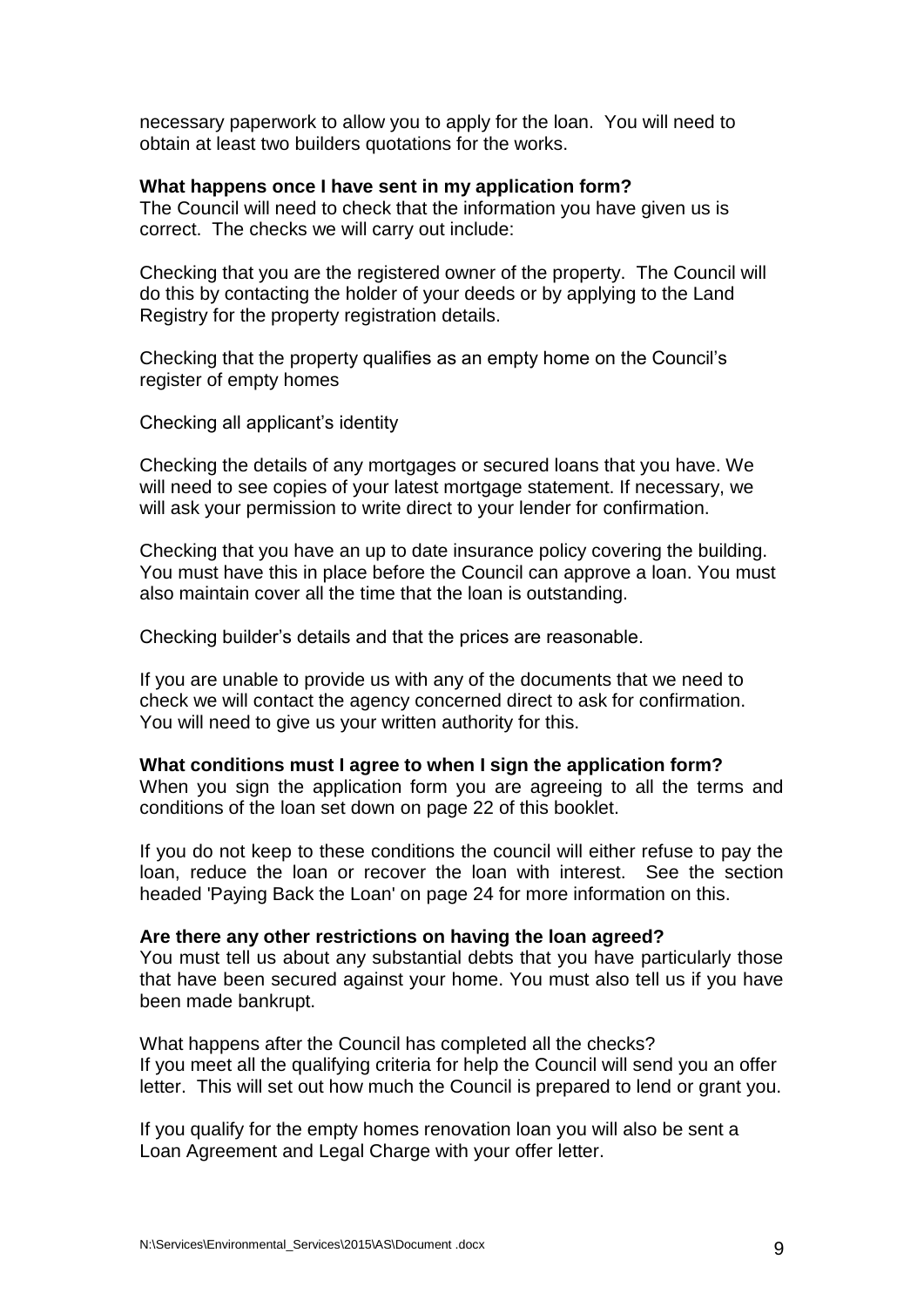You will have up to 21 days to consider and sign the Loan Agreement and Legal Charge and send it back to us. All the owners of the property must sign the Loan Agreement and Legal Charge. The loan cannot go ahead unless all owners sign.

You will need to get someone to witness your signature. The witness should not be related to you but can be a friend, neighbour, work colleague or anyone else who knows you. Once you have signed and returned both copies of the Loan Agreement and Legal Charge a senior officer from the Council will sign the documents on behalf of the Council and send you your copies.

The loan will then be registered at the Land Registry.

#### **What does the Loan Agreement and Legal Charge mean?**

The Council expects you to enter into an agreement with us in order for us to be able to lend you money which is secured against your property. This is similar to when a bank or building society gives you a mortgage or secured loan.

When you sign the Loan Agreement and Legal Charge the Council will use your home as security for the legal charge. This means that when the property is sold or if you didn't comply with the conditions the Council is able to recover the loan. It is possible that if you don't comply with the loan conditions the Council could, as a last resort; force the sale of your home to get its money back. For details on the loan conditions please see p.22.

By registering the legal charge at the Land Registry, anyone thinking of buying your home or giving you another secured loan will be made aware of your debt to the Council. You can apply to have the debt removed once the debt has been fully repaid.

The Loan Agreement and Legal Charge have been drawn up by the Council's lawyers and are in legal language. The Council has complied with all the requirements of the Consumer Credit Act 1974 in drawing up the agreement. This leaflet attempts to explain all the conditions in plain English. However, we strongly advise you to get your own independent legal advice before you sign and to discuss the agreement with a friend or relative. The Citizens Advice Bureau can provide free, confidential and impartial advice. Their contact details are at the end of this leaflet.

#### **What happens to the loan if I die?**

The loan is repayable when the property is next sold. It is important that you obtain independent advice and that you discuss this with your family members so that you and they fully understand the implications of the loan agreement and legal charge

Who decides which builder will get to do the work on my home?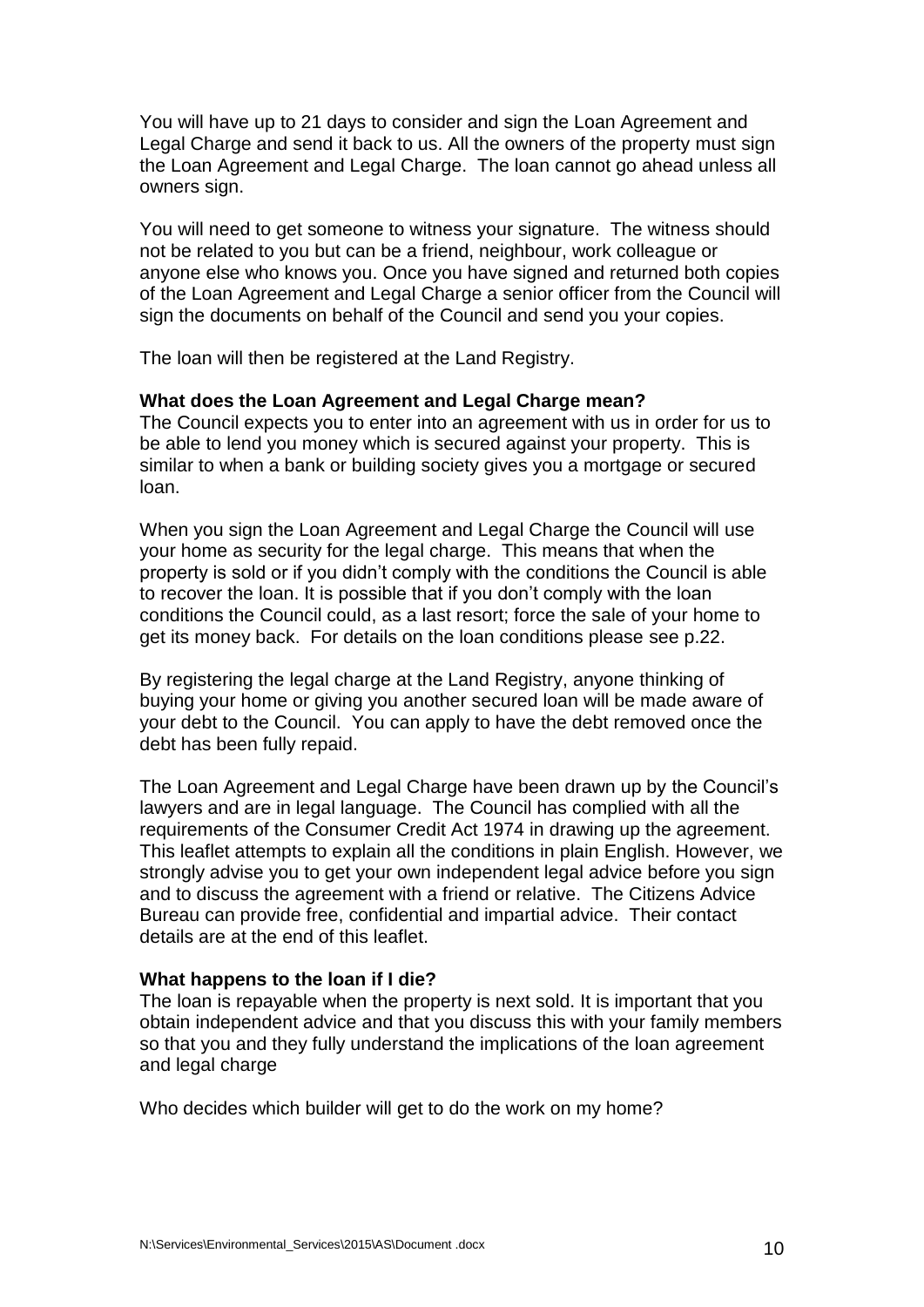You must choose one of two builders whose prices you submitted with the loan application to carry out the works. If you ask the more expensive builder to carry out the works you will be responsible for paying the extra cost.

### **Getting The Work Done**

#### **Summary**

You are free to choose any contractor to provide quotes. The Council is unable to provide information on or recommend any contractor to you.

The contractors you choose must provide quotes on the work detailed on the schedules provided by the council.

Decide if you want a written contract between yourself and the builder and discuss this with the builder. If you choose to use a written contract, the normal period of time within which defects can be remedied is six months after the works are completed.

The builder must carry out the work listed in the Council's schedule of works.

You and the council need to be happy with the work before the contractor is paid

Payments are usually made out to the contractor. You can ask for stage payments to be made as long as at least £5,000 worth of work has been done.

If you are not happy with the works it is your responsibility and not the Councils to settle any disagreements. In this case if the Council is satisfied with the works we will send the cheque (made out to the builder) to you so that you can pay the contractor once your disagreement has been sorted out.

You are responsible for ongoing repairs and maintenance

How can I be sure the builders will do a good job?

You might wish to consult relevant trade organisations or the contractor may give you details of other work they have done so you can check it was completed to a satisfactory standard.

Where the works cost more than £5,000 you may wish to enter into a written contract for the works. You should ask the contractor whether they are prepared to enter into a written agreement for the works when you ask them to provide a quotation. The contract whether in written form or verbal is between you and the builder and the Council does not accept responsibility for the behaviour of the contractor or quality of his work.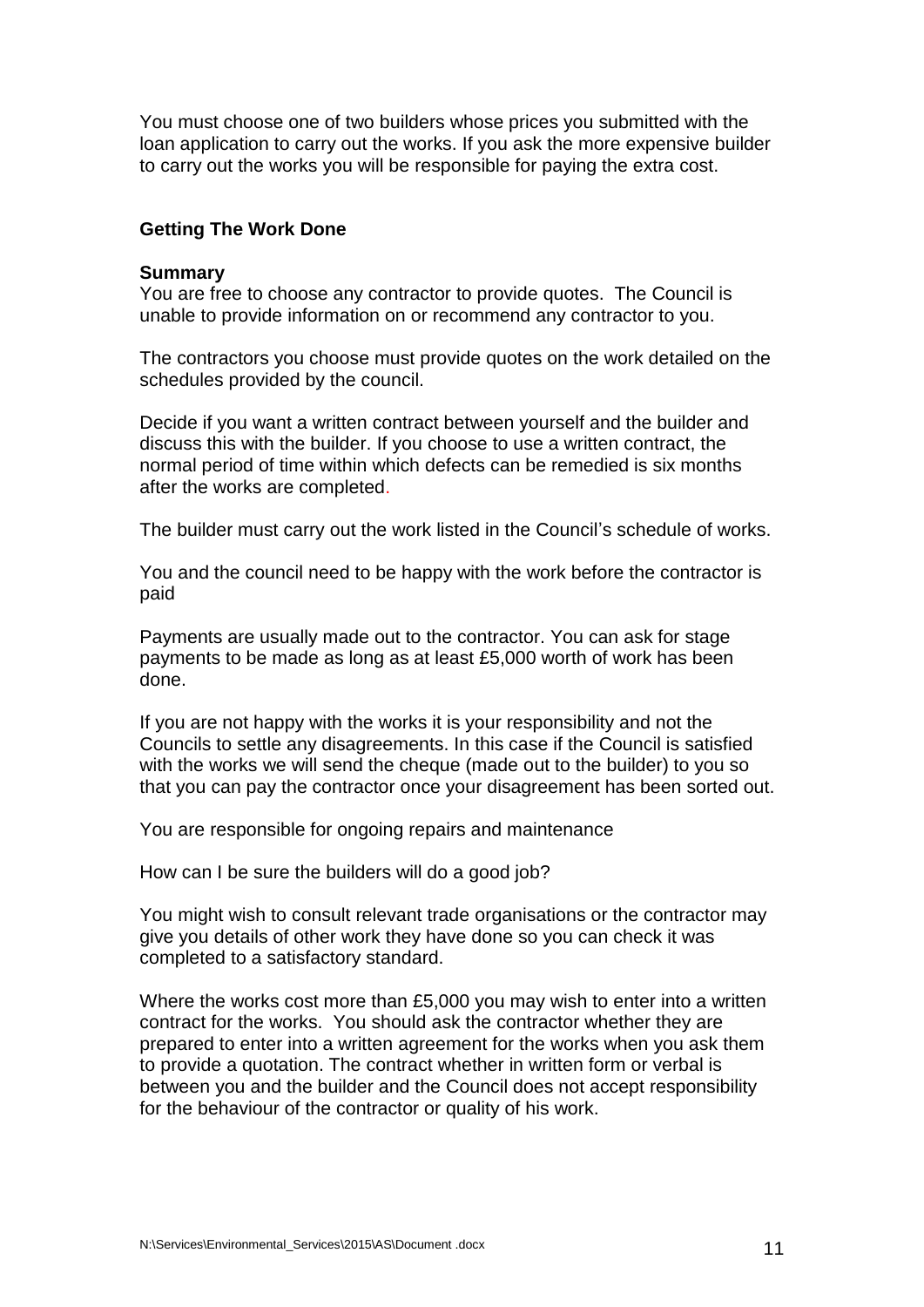The contractor may be required to provide guarantees or certificates for some types or work or be properly qualified to carry out some types of work. The Grants officer will be able to give you advice on this.

Before the work starts the Council's officer will hold a meeting at your home with the contractor to talk about how the work will be done. At the meeting you will have the chance to talk about any problems or worries you may have.

The Council's officer will visit regularly to check the progress of the works. If you and the Council are happy with the progress of the works, the Councils officer will, on request, arrange for stage payments to be made out to the builder.

The Council cannot act as mediator where you have a disagreement with the contractor. When the Council consider that the works are satisfactory, even if you do not, the payment will be released to yourself in the form of a cheque made out to the builder and you will be responsible for resolving any disagreements that you have with the contractor. The Council's officer is not able to give advice on any private works that you negotiate with the contractor.

#### **What choice will I get about the type and amount of work done?**

The works are identified in the schedule of works that is sent to you at the same time as the application form for the loan or grant. The works are those that are necessary to bring your home up to a decent or lettable standard.

The builder will follow the specification of work drawn up by the Councils Officer. The Council does in certain cases specify certain types of fittings but is happy to agree to different types provided they are of a similar quality and price.

#### **How will payment be made?**

Payment will be made direct to the builder once work has been completed to your and the Council's satisfaction. This might be at the end once all the work has been completed or in stages if the work is more extensive.

All invoices from your contractor should be made out to you. When you request a payment from the Council, you will need to sign a form agreeing to the payment. If you have any concerns about this you will need to talk to your council officer. The Council will try and sort out any concerns before the payment is released.

#### **What is a stage payment?**

Your contractor might want to request a stage payment or part payment of the money for works already completed.

The Council will consider a stage/part payment where at least £5,000 of the work has been completed.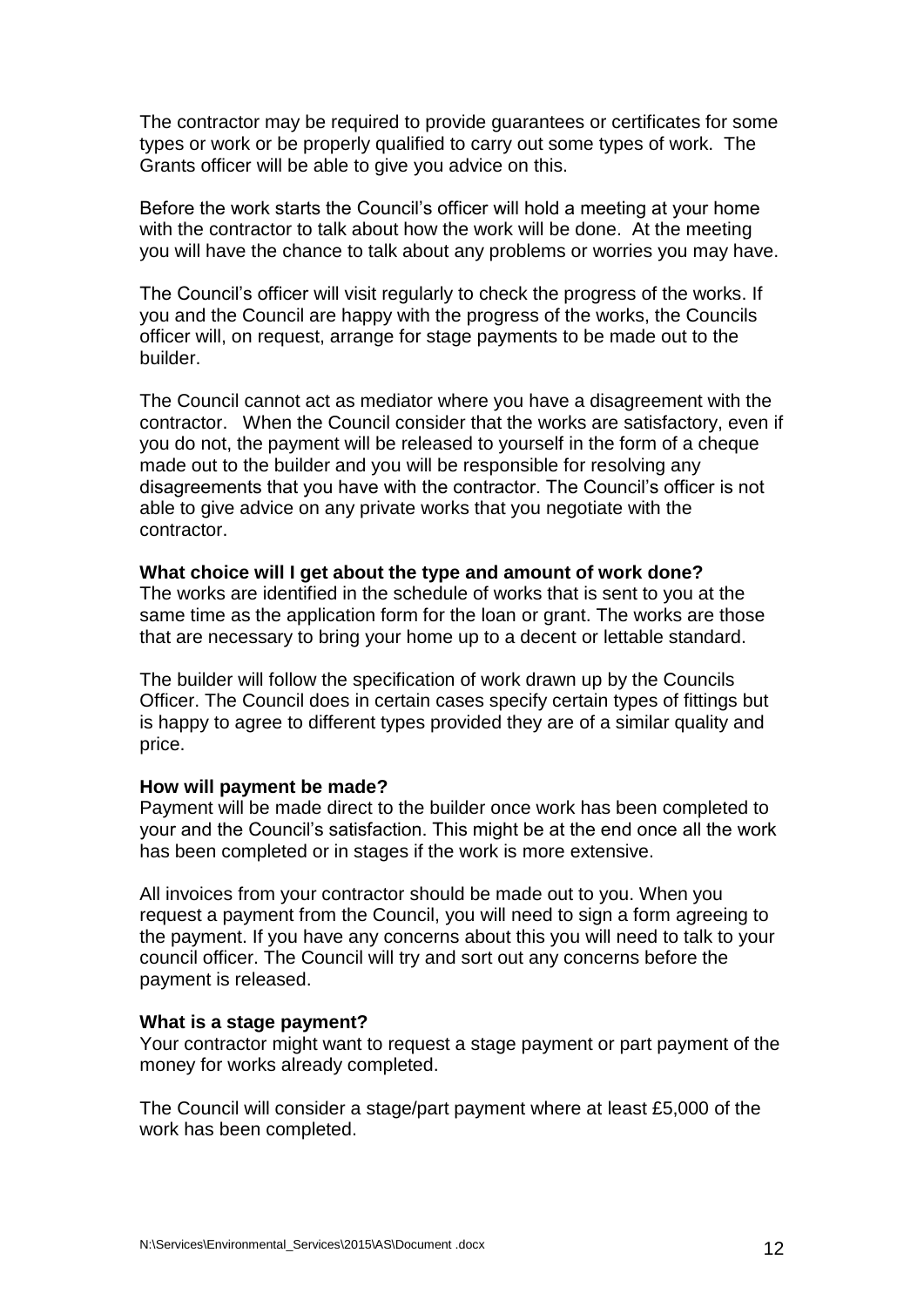The stage payment can be for work completed up to 90% of the total loan or grant amount. The Council will retain 10% of the monies until the works are complete.

### **Who is responsible for repairs and maintenance after the work has been completed?**

As a homeowner it is your responsibility to repair and maintain your home. However, if you choose to use a written contract, the builder will be responsible for any problems that have arisen due to poor quality workmanship or faulty materials for a period of six months after the work has been completed. This is called the 'defects liability period'.

### **Conditions of The Loan and Grant**

When you sign the loan agreement you are agreeing to a number of terms and conditions. These are as follows:

- Providing accurate and complete information on your application form
- Providing quotations and service costs for the scheduled works that are accurate.
- Appointing one of the contractors whose quotation accompanied the Application.
- Appointing only registered electricians and GasSafe registered contractors to carry out electrical and gas works
- Not starting the works before the agreement has been signed
- Carrying out the works in accordance with the specification in addition to any plans or particulars forming part of the application.
- Agreeing to the loan being paid directly to the contractor who will be required to provide guarantees/certificates as appropriate to the type of work carried out
- Ensuring that the works are started within 3 months of signing the agreement. If there are unexpected delays the Council may consider an application for an extension of time.
- Agree to the creation of a legal charge recorded at the land registry and to repay the loan on the date of sale of the property and to tell the Council when you decide to sell the property
- In the case of Empty Homes Renovation Loans the property being brought back into use (either by sale, by occupation of the property by you or a member of your family as your/their main home or by renting the property out) within 3 months of the completion of the works.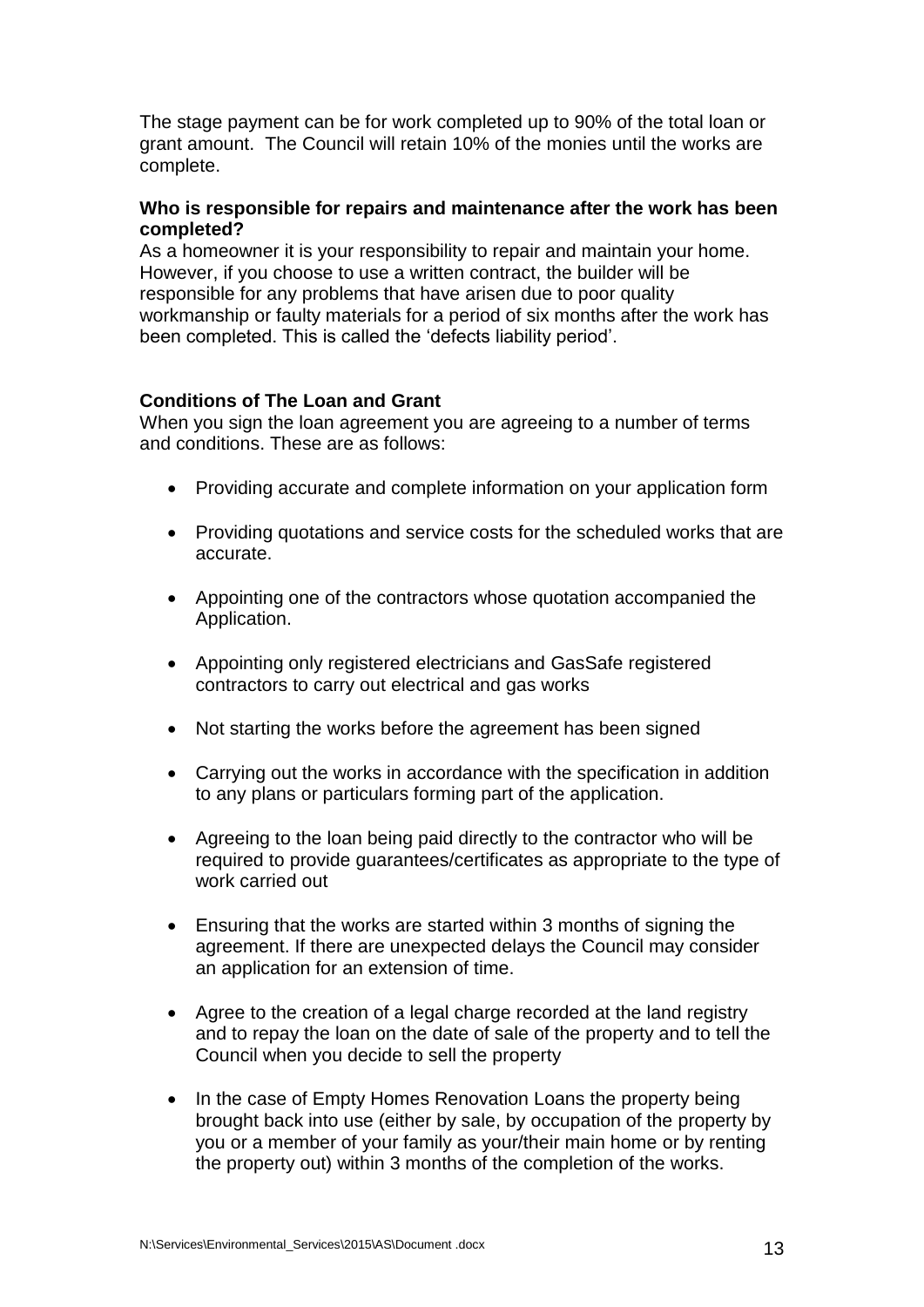- In the case of Empty Homes Grants the occupation of the property by a tenant nominated by the Council at an affordable rent for a period of 2 years following the grant.
- Insuring the Property for the cost of rebuilding to the standard reached after improvement.
- To provide to the Council within 21 days any information requested about any proposed sale of the property.

For loans, the conditions remain in force until the property is sold. In the case of grants the conditions remain in force for 5 years after the signing of the Grant Agreement.

### **Paying Back the Loan**

### **Summary**

- Repayment of the Empty Homes Renovation Loan is usually when your home is sold or when the owners have died.
- Option to repay at any time or repay by instalments if you wish.
- If you do not comply with the grant conditions the council has the choice of withdrawing the loan (if it hasn't yet been paid), reducing the loan amount that it will pay and /or demanding that the loan paid be repaid with interest.
- There are exemptions to part or whole repayment in exceptional circumstances.

### **When will I have to pay back the loan?**

You will normally be expected to pay back the full amount of the loan when you sell or dispose of your property. If you die before the loan is repaid, whoever inherits your home will be responsible for paying it back.

If you own the property jointly with other people and you or the other joint owner dies, the loan will not have to be repaid until the last of the joint owners die. However, this only applies to people who were joint owners at the time that you signed the loan agreement and not joint owners added at a later date unless they have been added with the Council's permission and have agreed to the terms and conditions of the loan.

If you are one of a couple but you are registered as the sole owner and you die the Council will allow your partner and family members who were occupying the property at the time of the agreement to remain living in the property without having to pay back the loan until the property is sold or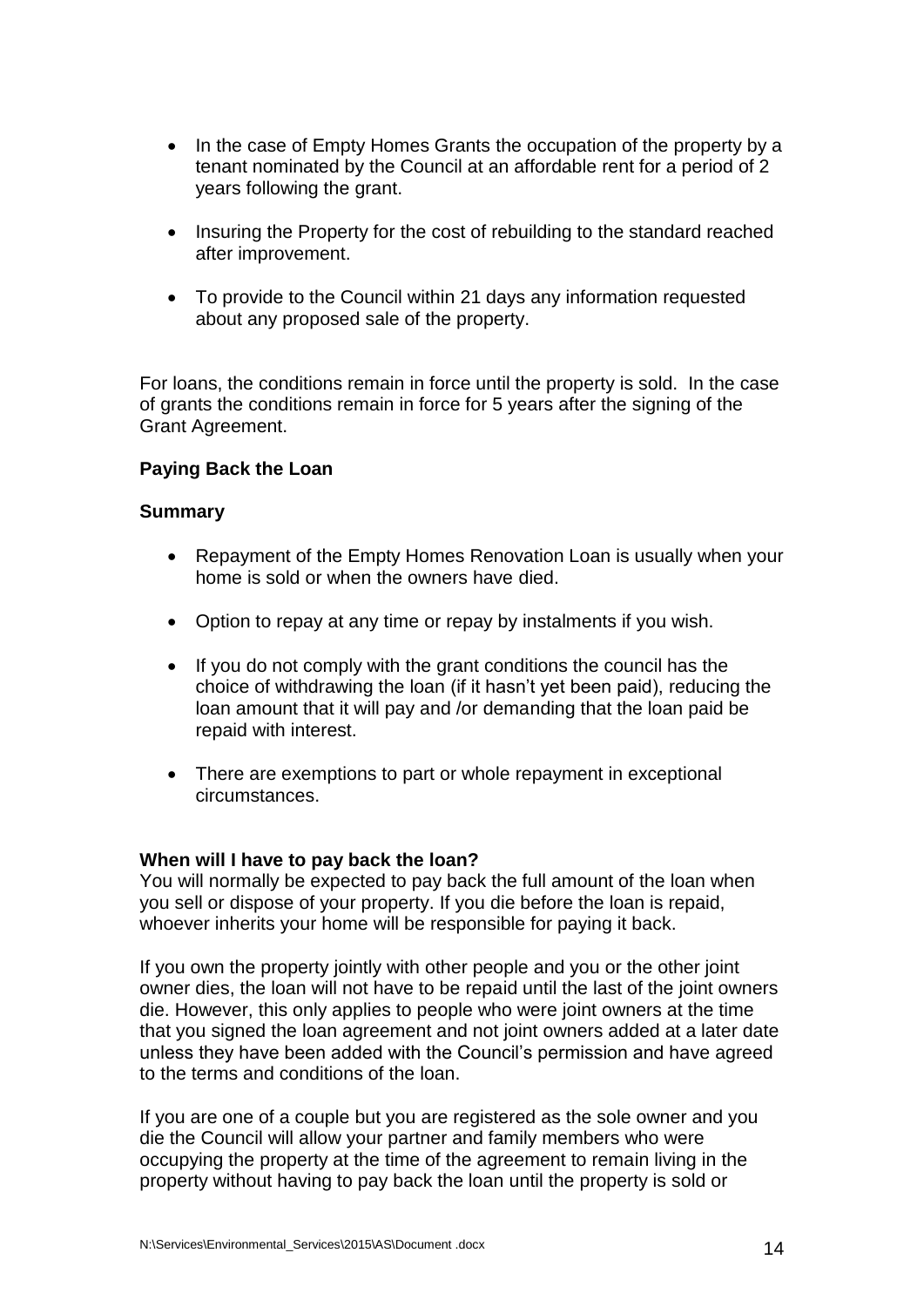otherwise disposed of. Once the property is sold or disposed of, the loan is repaid.

### **Can I repay the loan at any time?**

Yes. If you or any other organisation with an interest in your property repays the loan the conditions will cease to exist. You will however be liable for any costs for removing the charge on the property.

If you want to pay back all or part of the loan early you are welcome to do so. There will be no discount available for early repayment neither will we penalise you for paying it back early.

We will only accept the loan back in instalments if each instalment is at least £1,000.

### **What will happen if I do not comply with the grant conditions?**

When you sign the loan agreement you are agreeing to a number of conditions. The conditions are listed on page 19. If you do not comply with these conditions the Council may:-

- Refuse to pay the loan or any further instalments of the loan and / or
- Reduce the loan and / or
- Demand repayment with interest of the loan.

### **Are there any exemptions to this?**

Yes. The Council may in exceptional circumstances decide not to recover all or part of the loan. The situations where this could arise are:-

- The amount gained from selling the property after deducting costs and mortgage repayments is insufficient to pay off the loan or
- The property is sold to a local authority or to a registered social landlord

or

• The property is occupied as their main home by the person who inherits it.

**If I do not comply with the loan conditions and the Council decides to demand the loan back with interest, how will this interest be calculated?** If you do not comply with the loan conditions the Council can demand that you repay the loan with interest. The interest will be calculated from the date the loan was paid.

The interest rate will be calculated at 0.5% over The Bank of England Base Rate on the 1<sup>st</sup> April for each year that the loan has been in existence. This rate may go up or down over time.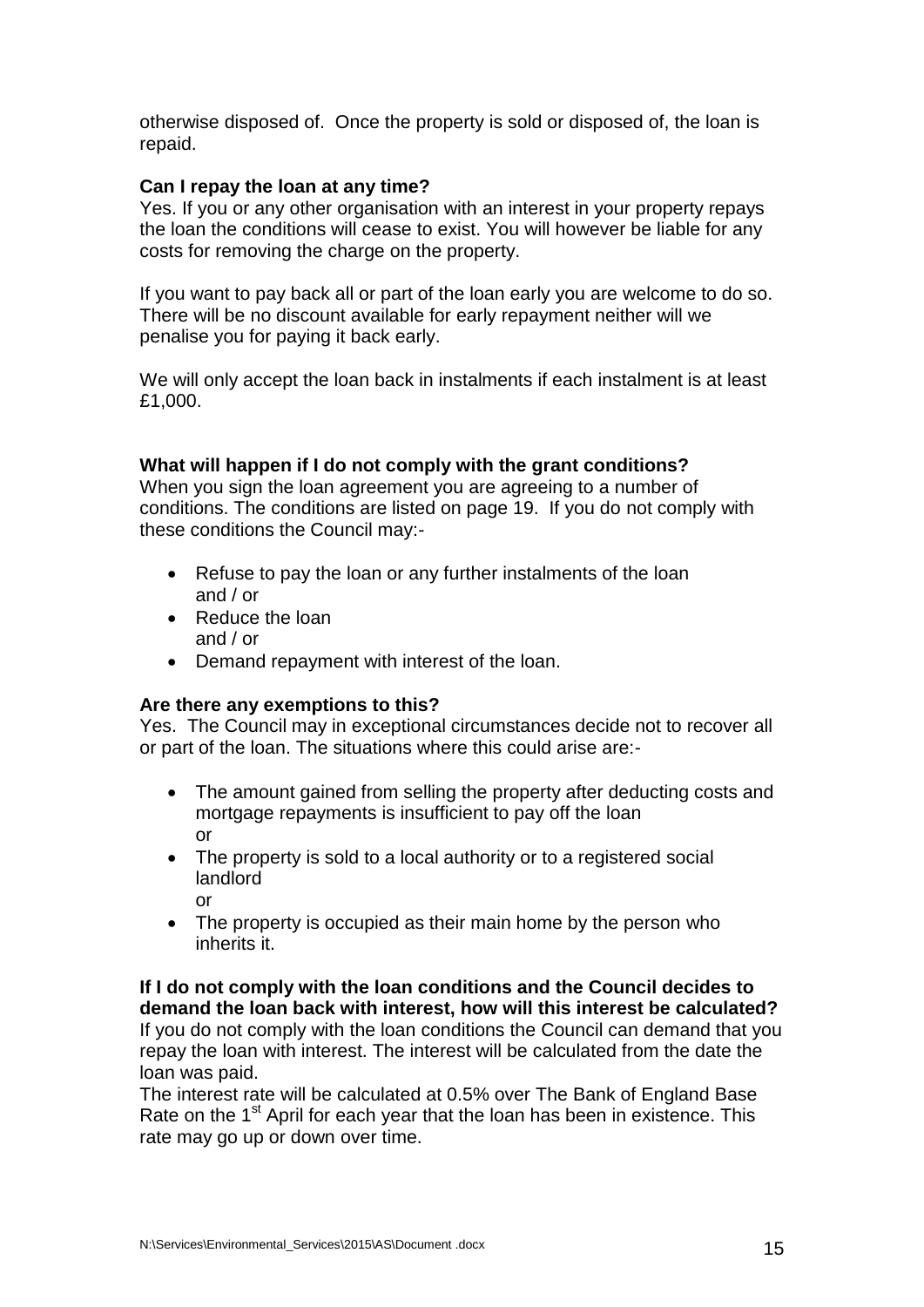### **What will happen if I don't pay back the loan when it is due?**

If you do not repay the loan as agreed the Council will take action against you to recover the money. Once the Council becomes aware that you have not kept to the conditions of the loan the first step would be for the Council to send you a letter called a Default Notice.

You will then have 21 days to repay the loan. If you do not repay the loan within the 21 days we will send you another letter called, 'Demand for Repayment of the Total'. You then have 28 days before we start to take action against you to recover the money.

If you do not repay the loan as agreed and the Council is forced to send you a 'Demand for Repayment of the Total', you will be charged interest from the  $28<sup>th</sup>$  day after the letter is sent to you. Interest will be added to the loan at a daily rate until it is paid back. If you already owe interest on the loan because you have breached the conditions this extra interest will be charged on top.

If we have to take action against you to get the money back we will add any other costs that we have incurred to the debt.

We will also issue a Default Notice if you become bankrupt.

If you do not repay the loan as agreed, we will refuse to remove the local land charge registered against your property and you will have difficulty in selling your property to a new owner. If you are able to sell the property despite the registration of our charges we will seek to recover the loan from the new owner. If you have breached the conditions of the loan but not sold your property, the Council may sell your property or appoint a Receiver in order to get back the outstanding loan.

If I have to pay interest as set down above what will the rate be? The interest rate is calculated at 0.5% over The Bank of England Base Rate on the  $1<sup>st</sup>$  April for each year that the loan has been in existence. This rate may go up or down over time.

### **What happens if the information that I provide on the application form is incorrect?**

If we find out that you have attempted to defraud the Council in applying for a Grant or Loan, before the works have finished we will cancel the grant or loan and demand the repayment of any stage payments or costs incurred by the Council, plus interest, from you. You may also be responsible for making any outstanding payments to the builder.

### **Are there any other circumstances when the Council will cancel the grant or loan and ask me to pay back stage payments before the work is finished?**

We may cancel the loan or demand that you pay back stage payments and costs plus interest if:

We find out that you are no longer the owner of your home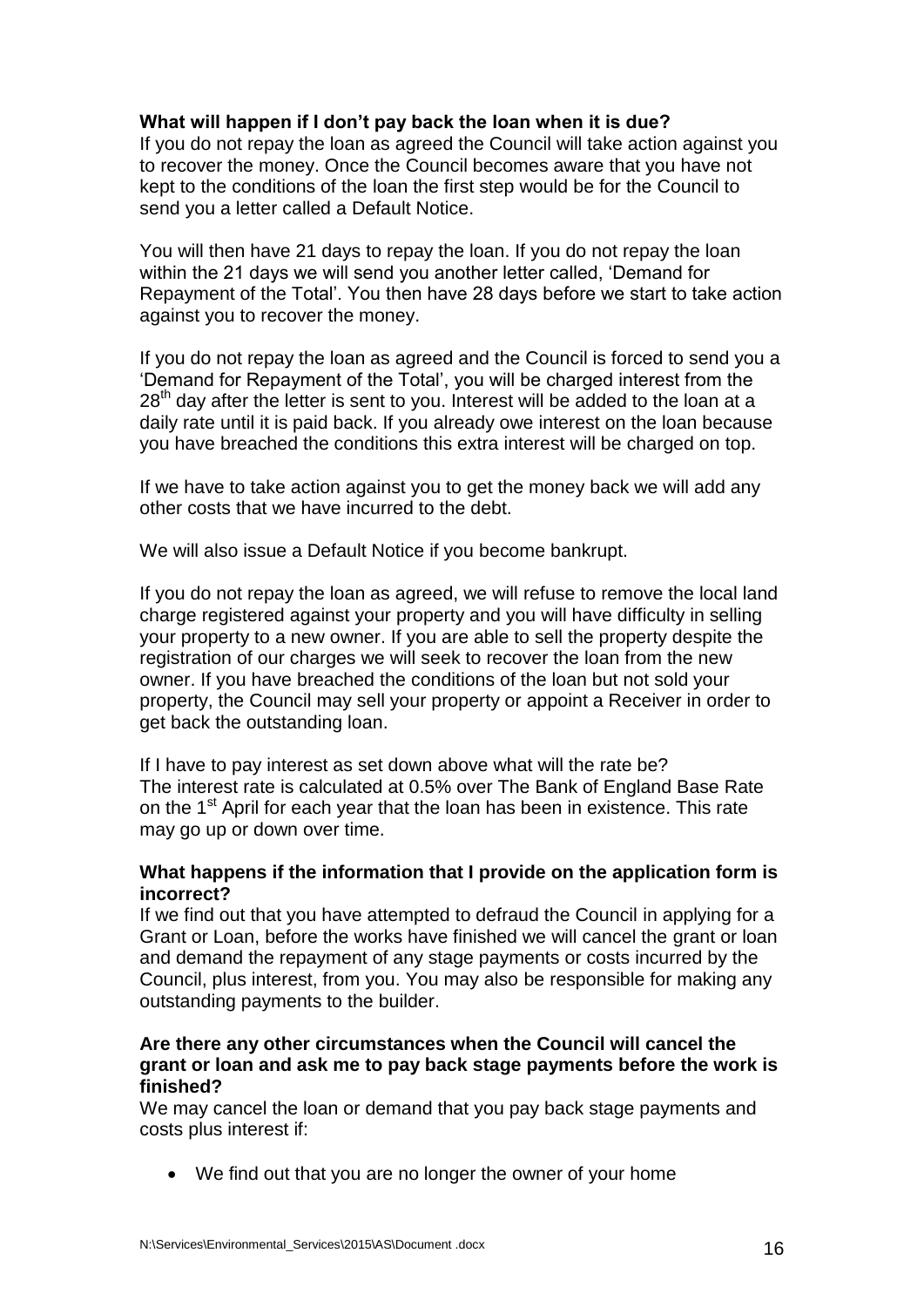or

• We believe that you do not intend to bring your empty property back into use or in the case of the Empty Homes Grant that you do not intend to let the property as specified in the terms and conditions

# **If Things Go Wrong**

### **How do I appeal if I have been refused help?**

This leaflet sets out general guidelines on how the system for giving Empty Homes Grants or Loans works. It does not cover every possible situation. If you feel that your circumstances are exceptional or that the councils policy of providing Grants or Loans has not been applied consistently you can appeal. A senior officer will consider your appeal and may decide to offer help even though your circumstances don't fall within the usual criteria.

Also you may appeal if we have asked you to repay the loan with interest because you have not complied with one of the conditions and you feel that you had good reason to breach the conditions. The Council may decide, in exceptional circumstances, to waive some or all of the interest or some or all of the loan repayment.

### **How do I complain if things go wrong?**

Blaby District Council operates a complaints procedure. If you are unhappy with the service you have received you may make a complaint. Your complaint may be given in writing, over the phone or in person. A separate leaflet is available from the Council Offices setting out the Complaints Procedure.